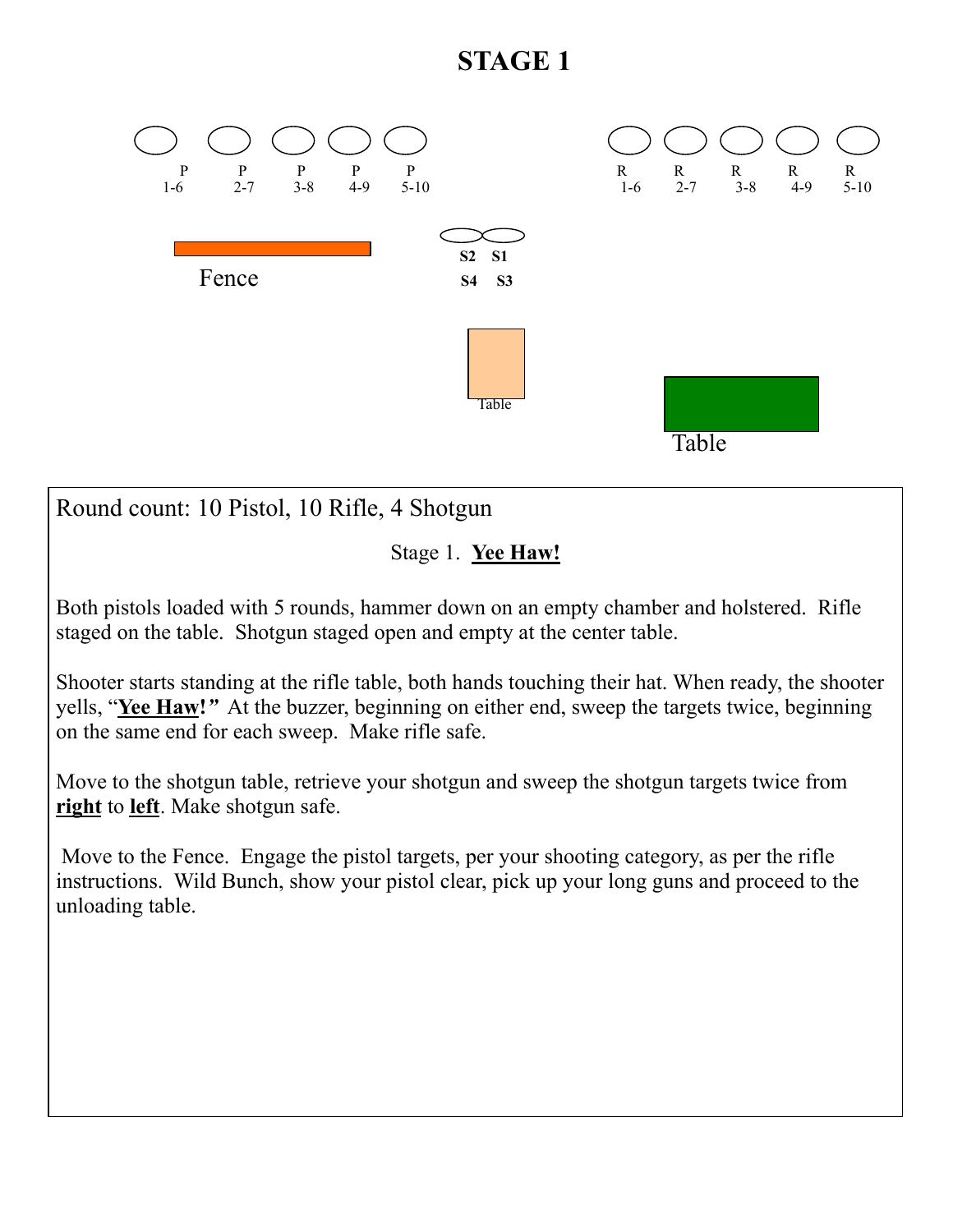## **STAGE 2**



Round count: 10 Pistol, 10 Rifle, 4 Shotgun

### Stage 2. **My Patience is Wearing Thin Pilgim!**

Both pistols loaded with 5 rounds, hammer down on an empty chamber and holstered. Rifle staged on the table. Shotgun staged open and empty at the center table.

Shooter starts standing at the rifle table with their hands at their sides. When ready, the shooter yells, "**My Patience is Wearing Thin Pilgrim!***"* At the buzzer, with your rifle, starting on the center target (both times) shoot two 2-1-2 sweeps using all of the targets.

Move to the shotgun table, retrieve your shotgun and sweep the shotgun targets twice from **right** to **left**. Make shotgun safe.

Move to the fence, and engage the pistol targets, as per the rifle instructions. Wild Bunch, show your pistol clear, pick up your long guns and proceed to the unloading table.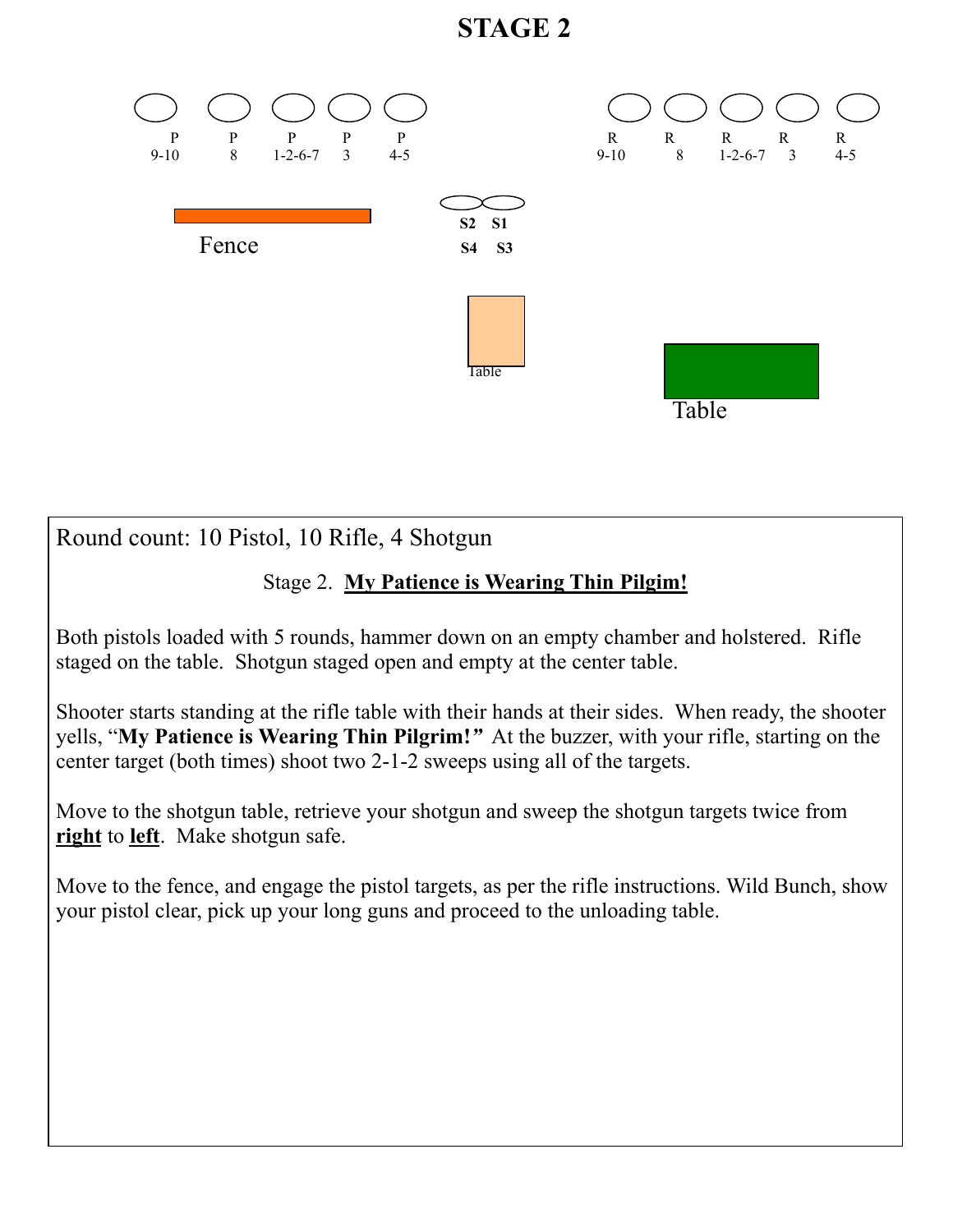

Round count: 10 Pistol, 10 Rifle, 4 Shotgun



Both pistols loaded with 5 rounds, hammer down on an empty chamber and holstered. Rifle staged on the table. Shotgun staged open and empty at the center table.

Shooter starts standing at the rifle table, both hands raised above their shoulders (hands up). When ready, the shooter yells, "It's a Badger!" At the buzzer, with your rifle, engage the targets, in a Badger Sweep (R1-R2-R3-R4-R1-R2-R3-R1-R2-R1) beginning on either end. Make rifle safe.

Move to the shotgun table and sweep the shotgun targets twice from **right** to **left**.

Make shotgun safe.

 Move to the Fence. Engage the pistol targets, per your shooting category, in the same order as the rifle, no mirroring required. Wild Bunch, show your pistol clear, pick up your long guns and proceed to the unloading table.